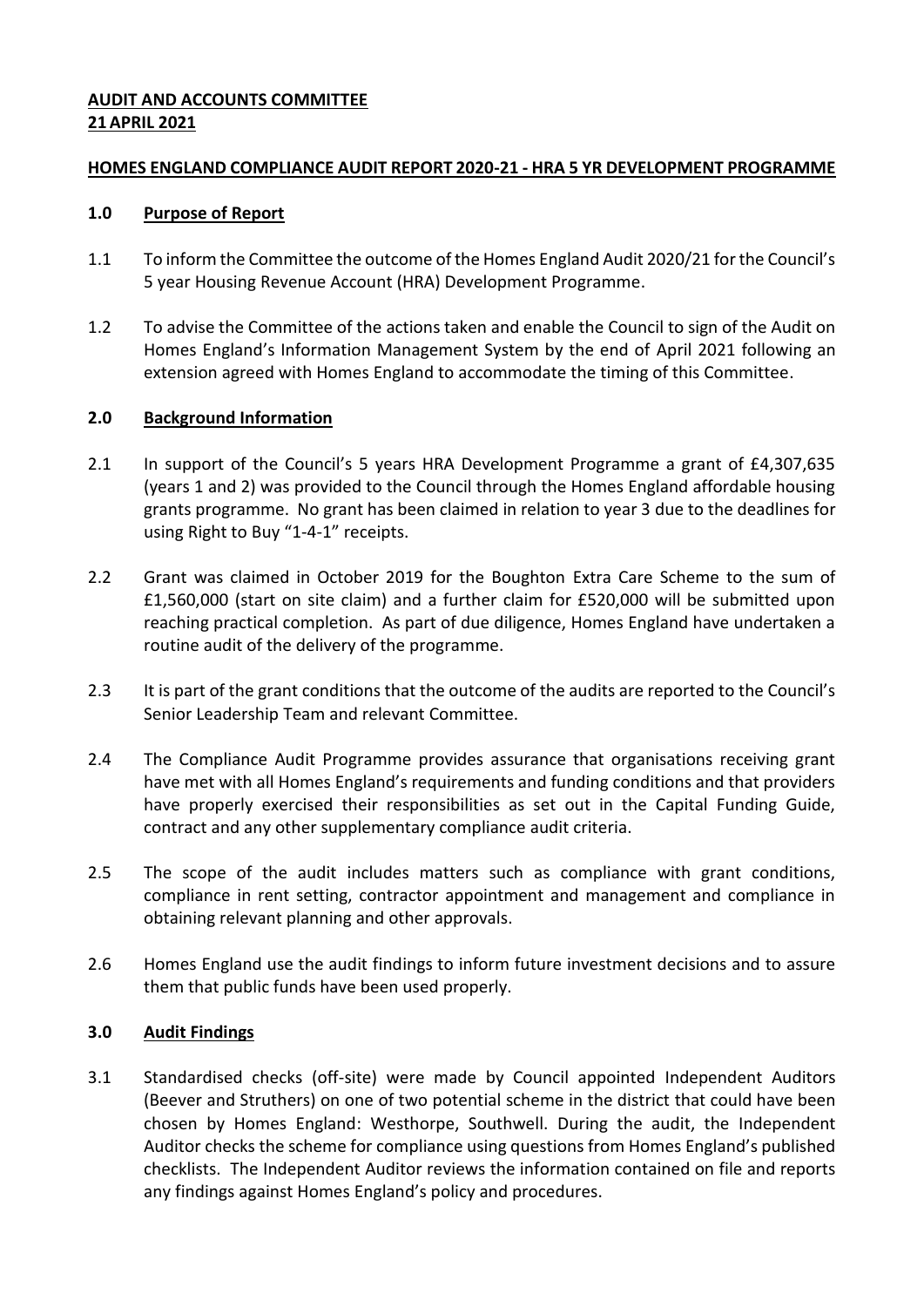- 3.2 The Homes England Lead Auditor reviews the Independent Auditor findings and records any inconsistencies against their audit checklist that covers reconciliation of data as well as compliance with the capital funding guide. Breaches are used as the basis for awarding grades to the provider. The Compliance Audit Report awards Providers a red, amber or green grade based on the number and severity of breaches recorded.
- 3.3 The Grading structure is such that:

Green Grade – the provider meets the requirements through identifying no high or medium breaches.

Amber Grade – one or more high or medium breaches but the authority has not misapplied public funds.

Red Grade – one or more high level breaches and there is a risk that the authority has misapplied public funds.

- 3.4 Newark and Sherwood District Council's Compliance Audit has concluded that the Council breached two elements of the audit checklist but that in breaching those checklist points, it did not misapply public funds and hence has been awarded an Amber Grade. The full Homes England Audit Findings are attached as Appendix A.
- 3.5 The Council has taken the necessary steps to ensure the breaches the Audit highlighted have been addressed and a process review has taken place to resolve the issues and reduce the risk of future audit failure as detailed below:-

| Scheme    | <b>Breach</b>   | <b>Breach Details</b>                                                                                | NSDC Procedure now in place                                                                                                                                                                                                                                   |
|-----------|-----------------|------------------------------------------------------------------------------------------------------|---------------------------------------------------------------------------------------------------------------------------------------------------------------------------------------------------------------------------------------------------------------|
| Westhorpe | Level<br>Medium | 27. Affordable and<br>Social Rent<br>Rents charged do not<br>match those in IMS.                     | The procedure that was in place at the<br>time of the scheme delivery and<br>practical completion was a Newark and                                                                                                                                            |
|           |                 | The audit has<br>identified that the<br>rents charged do not<br>accord with the data<br>held in IMS. | Sherwood Homes (NSH) Procedure<br>(scheme delivery was between January<br>19 and December 19.) It has been<br>identified that the process had no<br>provision for reconciliation prior to<br>completion, of forecast rents versus<br>actual chargeable rents. |
|           |                 |                                                                                                      | This process has being reviewed to<br>include a pre completion reconciliation<br>review of data including cost and rent<br>charge amounts inputted in IMS.                                                                                                    |
|           |                 |                                                                                                      | Staff training is also required on grant<br>application and conditions of grant to<br>ensure future compliance. This was<br>identified in early 2020 following the<br>housing team's re-integration into the<br>Council (and subsequent staffing              |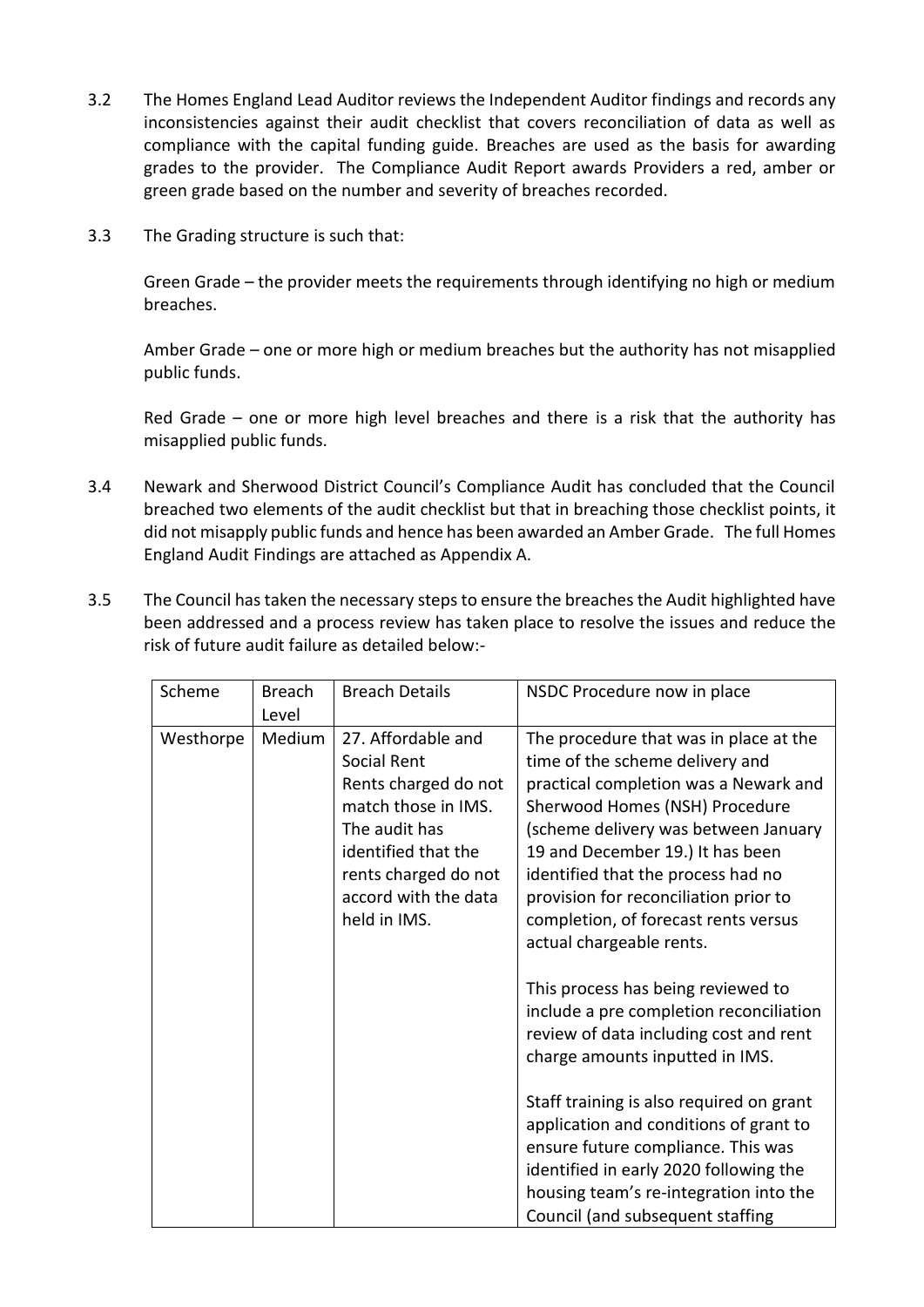|           |     |                                                                                                                                                                                                                                                                                                                       | changes) however was not carried out<br>due to Covid-19 restrictions. This has<br>now been arranged. |
|-----------|-----|-----------------------------------------------------------------------------------------------------------------------------------------------------------------------------------------------------------------------------------------------------------------------------------------------------------------------|------------------------------------------------------------------------------------------------------|
| Westhorpe | Low | 8. Incorrect IMS data<br>has been entered but<br>there are no value for<br>money implications.<br>Examples might<br>include typographical<br>errors, or a failure to<br>update the system<br>with revised<br>information. The cost<br>data held on IMS<br>does not match the<br>cost data held on the<br>Scheme file. | As above.                                                                                            |

- 3.6 Processes have been reviewed as part of the New Homes Development Procedure to ensure that these breaches do not occur again in future.
- 3.7 The findings from the Homes England Compliance Audit raised awareness of the identified breaches and the Council instigated a wider review of all sites. The review determined that there is one other scheme whereby the IMS data is not consistent with actual site costs and actual rental charges.

| Lindsey Avenue | Newark |
|----------------|--------|
|----------------|--------|

- 3.8 The Director of Housing, Health and Well Being has written to Homes England to advise that the Council accept the conclusions of the Audit that one medium breach and one low level breach have been made and that the breaches did not misapply public funds as well as notifying of the same issue at Lindsey Avenue. Homes England agreed for the response time to be extended to the end of April to allow for this Committee to consider the reports' findings.
- 3.9 Subsequently, speaking to the Senior Officer at Homes England, they have indicated that they are happy with the steps that have been put in place, and understand the issues that the staffing changes presented and are clear the Council is learning and responding to the findings positively. Homes England confirmed they wish to build a strong relationship with the Council and look forward to working with us as a key partner in the future.

# **Internal Audit Findings**

3.10 A recent internal Audit (carried out by lead Auditor, Assurance Lincolnshire) has been carried out between November 20 and January 21 on the HRA development programme, which has given a rating of High Assurance. The auditor's results stated, "the review or assessment on the activity gives us a high level of confidence on service delivery arrangements, management of risks, and the operation of controls and / or performance. The risk of the activity not achieving its objectives or outcomes is low. Controls have been evaluated as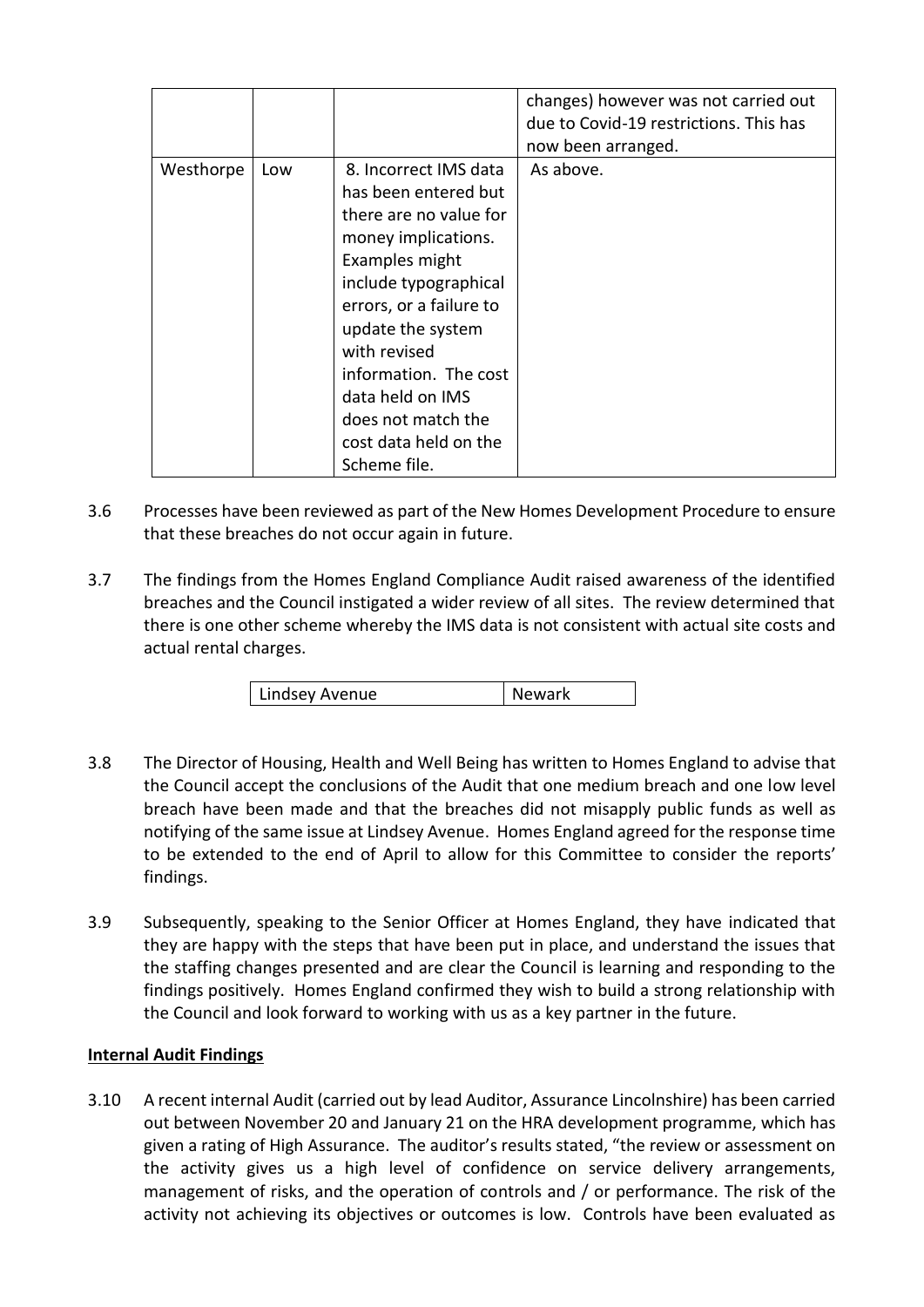adequate, appropriate and are operating effectively". The scope of the internal Audit did not review the IMS process of the development program.

- 3.11 The internal Audit did identify that there are arrangements, which ensure that the contracts in place for the developers and the key consultants are monitored maintaining effective delivery of the development programme. The programme is on target for successfully completing the delivery of all the units within the scheduled timescale and it is projected that the available financial resource is sufficient to ensure the delivery of the programme and is reasonably within the approved budgets. The audit identified a number of areas of good practice, including those which have ensured the achievement of Value for Money, through the re-engineering of the build designs and robust checks to ensure correct application of the schedule of rates have been applied correctly.
- 3.12 It is highly likely that Homes England will undertake a 21/22 Compliance Audit. Current procedures in relation to IMS data inputting and the reconciliation prior to completion have been reviewed to ensure that improved controls are effective.

## **4.0 Equalities Implications**

4.1 There are no equalities implications.

## **5.0 Digital Implications**

5.1 There are no direct digital implications except for the training required to support use of the Homes England IMS system.

#### **6.0 Financial Implications (FIN20-21/1281)**

6.1 Failure to meet Homes England's requirements could adversely affect the Council's ability to access funding for new homes, thus impacting on the Community Plan objective to deliver new affordable homes.

#### **7.0 Community Plan - Alignment to Objectives**

7.1 Create more and better quality homes through our roles as landlord, developer and planning authority.

#### **8.0 Comments of Director(s)**

8.1 These Audit findings whilst disappointing, are easily rectified through the training and procedure review which has been initiated for the team. Homes England have provided assurance around their commitment to a partnership with us to deliver good quality new homes in the District across the course of the Affordable Homes Programme.

#### **9.0 RECOMMENDATION(S)**

That the Committee note the findings of the Compliance Audit have been accepted by the Council, and a response to Homes England has been sent outlining the steps taken to address the breaches and ensure they do not re-occur.